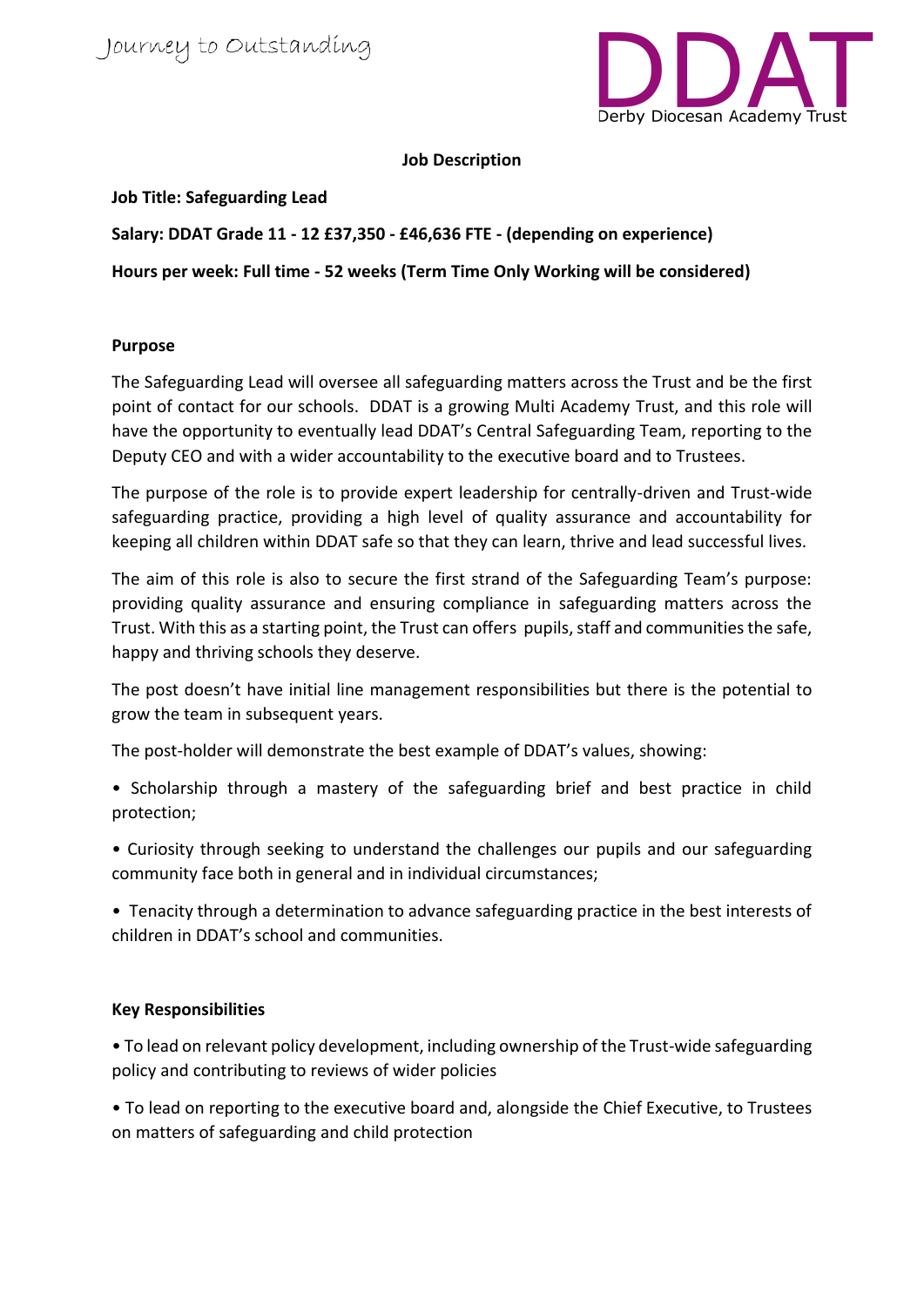

• To lead the Trust's safeguarding quality- assurance activities, including through undertaking safeguarding and SCR audits and record reviews, identifying improvement priorities and driving remedial actions

• To own and develop the Trust's quality assurance framework and emergent DSL standards framework

• To promote the highest standards of safeguarding practice, including with senior colleagues and non- executives, leading on any cross-functional safeguarding activities in the Trust

• To support the Deputy CEO in regulatory assurance, for example in relation to Ofsted and complaints

• To engage in LADO investigations, as set out in the Trust's policies

• To oversee, lead and contribute to high quality safeguarding training across the Trust, including to senior leads and non- executives, trustees and Local Governing Bodies

• With the support of the Central Team, to convene and facilitate the safeguarding community network and events

• To provide supervision to Designated Safeguarding Leads across the trust schools using a 'hub' model and to facilitate the implementation of the model within our schools alongside the HR & Operations Teams.

• To lead on providing expert safeguarding advice to schools and central colleagues, including case mapping as and when required

• To support Senior Leaders, DSLs and others in forging partnerships with external agencies and parents/carers

• To oversee and facilitate the framework for post-incident and post-investigation reflection and improvements

• To support relevant curriculum and pupil voice developments as required

• To discharge the role's accountability to the executive board and Trustees through data collection, analysis and insights, including preparing high quality written reports and presentations

• To ensure all safeguarding policies and procedures are kept up-to-date, and relevant audit tools and risk logs are completed in a timely manner.

• To ensure all schools comply with safer recruitment procedures for new staff members and that their induction includes a specific focus on safeguarding as identified in the latest Keeping Children Safe in Education document

• To maintain awareness of current legislation, statutory and other guidance with regards to safeguarding, child and adult protection.

• To maintain awareness of current legislation, statutory and other guidance relating to data protection and the appropriate sharing of information.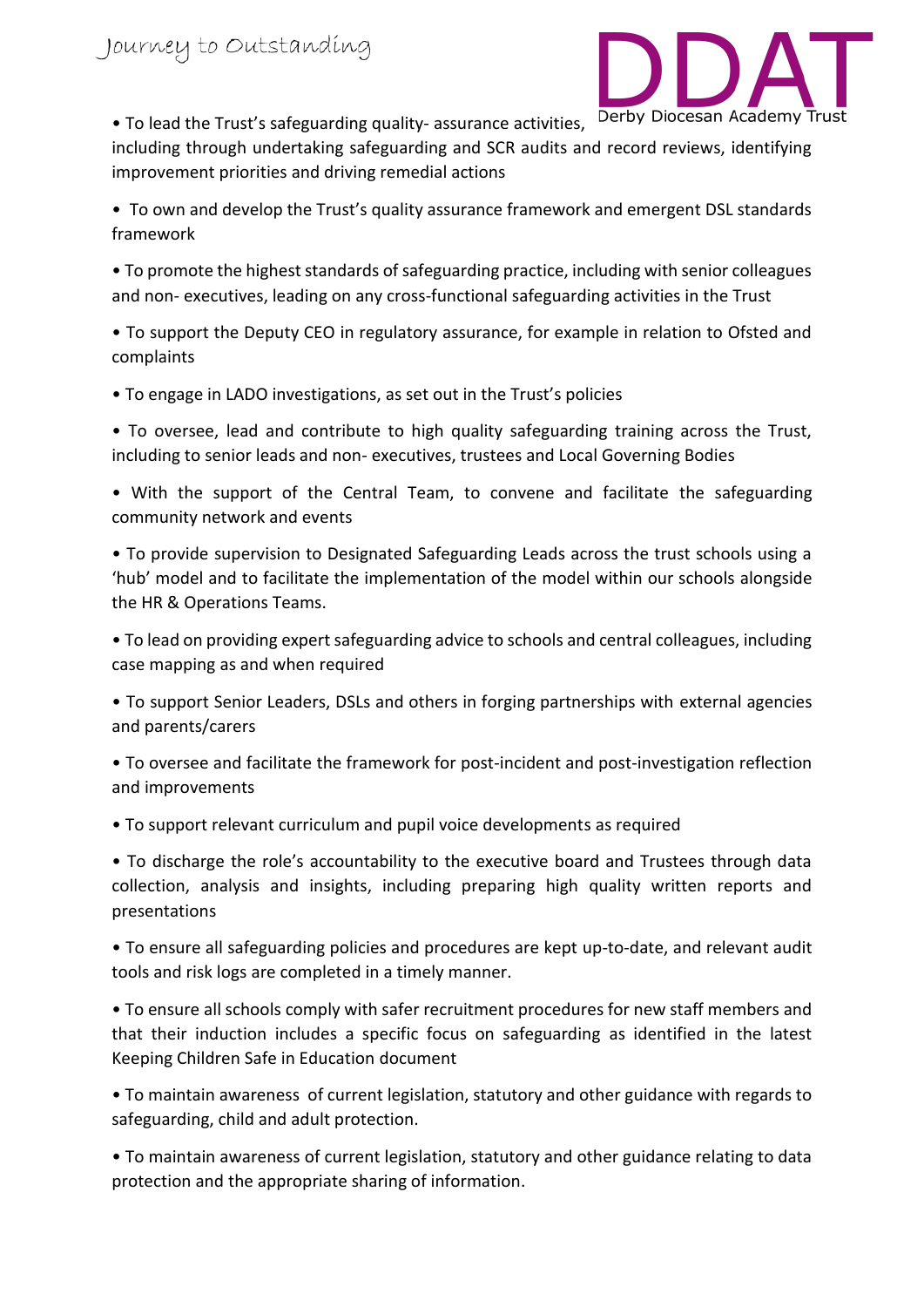

• To establish and maintain positive working relationships with relevant statutory, voluntary and community agencies.

• To act in accordance with Trust policies at all times, ensuring a high standard of professionalism

#### **Person Specification**

### **Skills, Capabilities & Experience**

Preferably hold a level 4 or equivalent qualification in one of the following: childcare, community work, advice and guidance, education, health, social care, youth work

Has up to date knowledge of relevant legislation and guidance in relation to working with and the protection of young people

Expert safeguarding knowledge (Staff, pupils and families)

Significant experience of safeguarding practices and procedures, ideally in an education setting

Experience of working at national / regional safeguarding / partnership system level

Experience of preparing / presenting complex reports & information at senior level

Ability to analyse and resolve complex issues, including conflict resolution

Knowledge or experience of working in a multi-academy trust or other group across more than one Local Authority area (desirable)

Learning disability knowledge and experience (desirable)

Ability to devise and deliver research-based CPD to a range of audiences

Experience of identifying levels of risk, vulnerability and needs

Ability to recognise and challenge poor practice and offer solutions

Ability to work sensitively with all those affected by issues of safeguarding

A methodical and efficient approach to tasks with the ability to work on own initiative with minimum supervision

#### **Personal Attributes**

Ability to provide calm, unequivocal up to date advice and support in highly charged or emotive situations